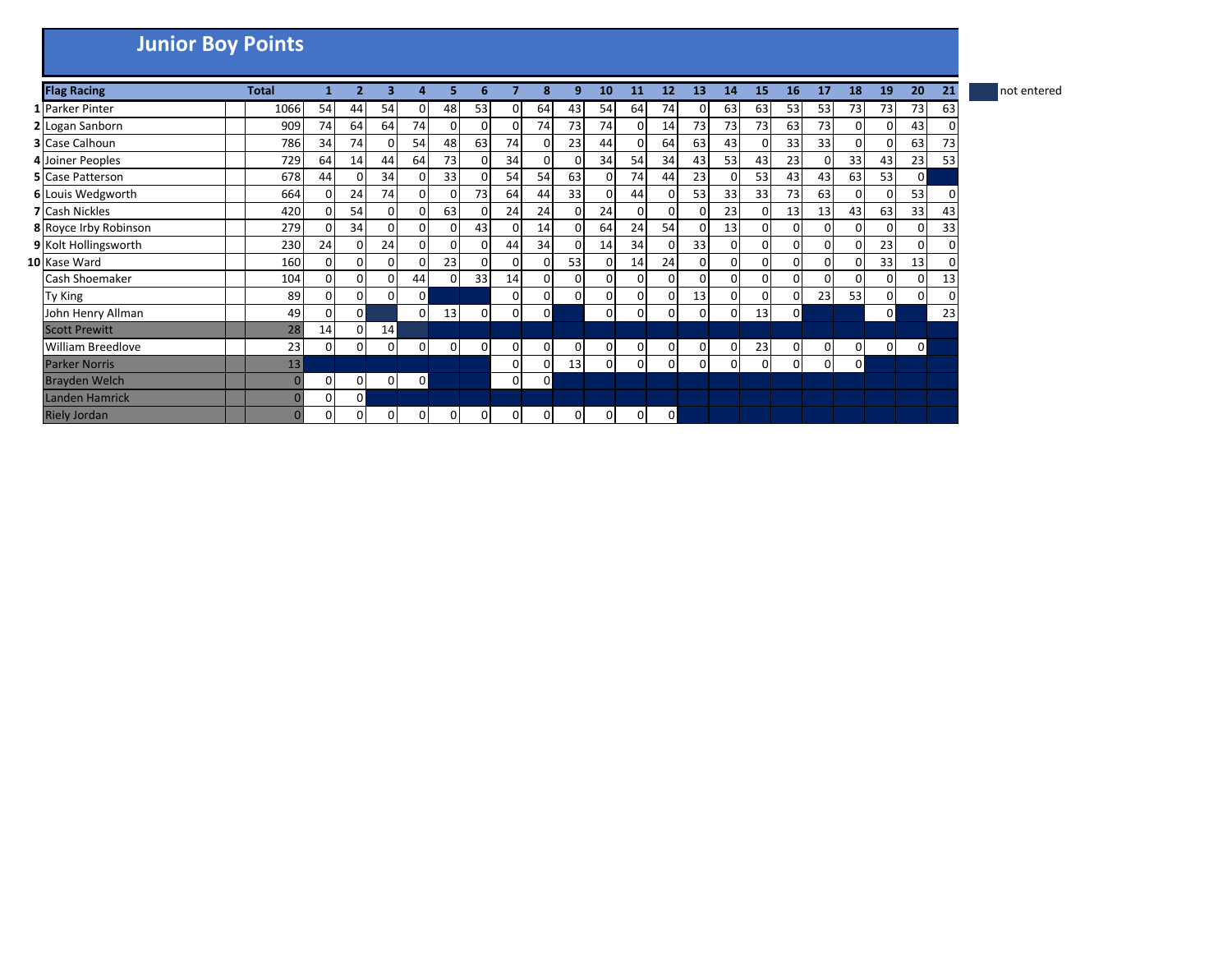| <b>Goat Tying</b>          | <b>Total</b> |                | 1           | $\mathbf{2}$ | 3            |                | 5           | 6.           | 7           | 8              | 9           | 10             | <b>11</b>      | <b>12</b>      | <b>13</b>      | 14       | 15             | <b>16</b>      | 17             | 18             | 19           | 20             | 21          | not entered |
|----------------------------|--------------|----------------|-------------|--------------|--------------|----------------|-------------|--------------|-------------|----------------|-------------|----------------|----------------|----------------|----------------|----------|----------------|----------------|----------------|----------------|--------------|----------------|-------------|-------------|
| 1 Cash Nickles             |              | 894            | 75          | 75           | 55           | 45             | 35          |              | 54          | $\overline{0}$ | 55          | 25             | 75             | $\overline{0}$ | 0              | 75       | 14             | 55             | 54             | 74             | 0            | 74             | 54          |             |
| 2 Cooper McNabb            |              | 786            | 35          | 15           | 75           | 65             | 75          | <b>75</b>    |             | $\Omega$       | $\Omega$    | 45             | 15             | 75             | 44             | 65       |                | 45             | 74             | $\Omega$       | $\mathbf 0$  | 19             | 64          |             |
| 3 Logan Sanborn            |              | 660            | 65          | 55           | $\Omega$     | 0              | 65          | $\Omega$     | $\Omega$    | 25             | 65          | $\Omega$       | $\Omega$       | 35             | 74             | 35       | 74             | 25             | 0              | 34             | 64           | 44             | 0           |             |
| 4 William Breedlove        |              | 655            | 55          | 65           | 45           | 15             | 15          | $\Omega$     | 64          | $\Omega$       | $\Omega$    | $\Omega$       | 65             | 65             | $\mathbf 0$    | $\Omega$ | 54             | $\overline{0}$ | 64             | $\Omega$       | 74           | $\mathbf{0}$   | 74          |             |
| 5 Tucker Lindsey           |              | 622            | 0           | $\Omega$     | $\Omega$     | 25             | 25          | 45           | 34          | 55             | 35          | 75             | $\overline{0}$ | 15             | 24             | $\Omega$ | 24             | 65             | 34             | 44             | 44           | 54             | 24          |             |
| 6 Case Calhoun             |              | 606            | 25          |              | 35           | 55             | 55          | 55           | 24          | $\mathbf 0$    | 75          | 55             | $\overline{0}$ | 55             | $\Omega$       | 55       | 34             | $\overline{0}$ | $\mathbf 0$    | 64             | 0            | 19             | $\Omega$    |             |
| 7 Cole Cooper              |              | 533            | 15          | $\Omega$     | 65           | 75             | 45          | 65           | $\Omega$    | 35             | $\Omega$    | 65             |                |                |                | 45       | $\overline{0}$ | 75             |                | 14             |              | 34             | $\mathbf 0$ |             |
| 8 Brayden Kirkland         |              | 451            | 45          | 45           | $\Omega$     | 35             | $\mathbf 0$ | $\mathbf{0}$ |             | 75             | 0           | $\Omega$       | 25             | 45             | $\mathbf 0$    | $\Omega$ |                | 35             | 44             | 24             | 34           | $\overline{0}$ | 44          |             |
| 9 Parker Norris            |              | 276            |             |              |              |                |             |              | $\Omega$    | $\Omega$       | $\Omega$    | $\Omega$       | 55             | 25             | 54             | $\Omega$ | 44             | $\mathbf{0}$   | $\mathbf 0$    | $\overline{0}$ | $\mathbf{0}$ | 64             | 34          |             |
| 10 Parker Pinter           |              | 267            | 0           | $\Omega$     | 15           | $\mathbf 0$    | $\mathbf 0$ | 25           | $\mathbf 0$ | 45             | 45          | $\Omega$       | 35             | $\Omega$       | $\mathbf 0$    | $\Omega$ | 64             | $\overline{0}$ | 24             | $\Omega$       | 0            | $\mathbf{0}$   | 14          |             |
| Louis Wedgworth            |              | 251            | $\Omega$    | $\Omega$     | $\Omega$     | $\Omega$       | $\mathbf 0$ | $\Omega$     | 44          | 65             | $\Omega$    | 15             | 45             | $\Omega$       | 14             | $\Omega$ | $\overline{0}$ | $\mathbf{0}$   | $\mathbf 0$    | 54             | 14           | $\mathbf{0}$   | $\mathbf 0$ |             |
| Jake Porter                |              | 143            | $\Omega$    | 25           | $\Omega$     | $\Omega$       | $\mathbf 0$ | 35           |             | $\overline{0}$ | 25          | $\Omega$       | $\mathbf 0$    | $\Omega$       | 34             | ΩI       |                | $\mathbf{0}$   | $\mathbf 0$    | $\Omega$       | 24           | $\mathbf{0}$   | $\Omega$    |             |
| Case Patterson             |              | 124            | $\mathbf 0$ | 0            | $\mathbf{0}$ | $\Omega$       | $\mathbf 0$ | $\Omega$     | 74          | 15             | $\Omega$    | 35             | $\Omega$       | $\Omega$       | $\mathbf 0$    | $\Omega$ | $\overline{0}$ | $\Omega$       | 0              | $\Omega$       | 0            | $\mathbf{0}$   |             |             |
| Landon Beason              |              | 83             | $\Omega$    | 0            | $\Omega$     | $\overline{0}$ |             | $\Omega$     |             | $\Omega$       | $\Omega$    | $\Omega$       | $\overline{0}$ | $\Omega$       | $\Omega$       | 15       |                | $\overline{0}$ | 14             | $\Omega$       | 54           | $\overline{0}$ |             |             |
| Kolt Hollingsworth         |              | 79             | $\Omega$    | $\Omega$     | $\Omega$     | $\Omega$       | $\mathbf 0$ | $\Omega$     | $\Omega$    | $\overline{0}$ | $\mathbf 0$ | $\Omega$       | $\Omega$       | $\Omega$       | 64             | $\Omega$ | $\overline{0}$ | 15             | $\Omega$       | $\Omega$       | 0            | $\mathbf{0}$   | 0           |             |
| <b>Cooper Pearson</b>      |              | 64             | $\Omega$    | 35           | $\Omega$     | $\Omega$       | $\mathbf 0$ | $\Omega$     | 14          | $\Omega$       | 15          | $\overline{0}$ |                |                |                |          |                |                |                |                |              |                |             |             |
| Joiner Peoples             |              | 40             |             |              | 25           | $\overline{0}$ | $\Omega$    | 15           |             |                |             |                |                |                |                |          |                |                |                |                |              |                |             |             |
| Cash Shoemaker             |              | 25             | $\Omega$    | $\Omega$     | 0            | $\Omega$       | $\Omega$    | $\Omega$     | $\mathbf 0$ | $\overline{0}$ | $\mathbf 0$ | $\Omega$       | $\overline{0}$ | $\Omega$       | $\Omega$       | 25       | $\overline{0}$ | $\overline{0}$ | $\mathbf 0$    | $\overline{0}$ | 0            | $\overline{0}$ | 0           |             |
| <b>Brayden Welch</b>       |              | $\mathbf{0}$   | $\Omega$    | 0            | $\Omega$     | $\overline{0}$ |             |              | $\Omega$    | $\Omega$       |             |                |                |                |                |          |                |                |                |                |              |                |             |             |
| <b>Jaxen McManus</b>       |              | $\overline{0}$ |             |              | $\Omega$     | $\Omega$       | $\Omega$    | $\Omega$     |             |                | $\Omega$    | $\Omega$       | $\overline{0}$ | $\Omega$       | $\Omega$       | $\Omega$ |                | $\overline{0}$ |                | $\Omega$       | 0            | $\Omega$       |             |             |
| John Henry Allman          |              | $\overline{0}$ |             |              |              |                | $\mathbf 0$ | $\Omega$     | 0           | $\mathbf{0}$   |             | $\Omega$       | $\mathbf 0$    | $\Omega$       | $\mathbf{0}$   | $\Omega$ | $\mathbf{0}$   | $\overline{0}$ |                |                | $\mathbf 0$  |                | $\Omega$    |             |
| Kase Ward                  |              | 0              | 0           | $\Omega$     | $\mathbf 0$  | $\Omega$       | $\mathbf 0$ | $\Omega$     | $\Omega$    | $\Omega$       | $\Omega$    | $\Omega$       | $\Omega$       | $\Omega$       | $\overline{0}$ | $\Omega$ | $\Omega$       | $\Omega$       | $\overline{0}$ | $\overline{0}$ | $\mathbf 0$  | $\overline{0}$ | $\Omega$    |             |
| <b>Landen Hamrick</b>      |              |                | 0           | $\Omega$     |              |                |             |              |             |                |             |                |                |                |                |          |                |                |                |                |              |                |             |             |
| Riely Jordan               |              | $\Omega$       | $\Omega$    | $\Omega$     | $\Omega$     | $\mathbf 0$    | 0           | $\Omega$     | $\mathbf 0$ | $\overline{0}$ | 0           | $\overline{0}$ | $\overline{0}$ | $\mathbf{0}$   |                |          |                |                |                |                |              |                |             |             |
| <b>Royce Irby Robinson</b> |              |                | 0           | $\Omega$     | $\mathbf 0$  | $\mathbf 0$    | $\mathbf 0$ | $\Omega$     | $\Omega$    | $\Omega$       | $\Omega$    | $\Omega$       | $\Omega$       | $\Omega$       | $\overline{0}$ | $\Omega$ | $\overline{0}$ | $\Omega$       | 0              | $\mathsf{o}$   | $\mathbf 0$  | $\mathbf{0}$   | $\Omega$    |             |
| <b>Scott Prewitt</b>       |              |                | 0           | $\Omega$     | $\Omega$     |                |             |              |             |                |             |                |                |                |                |          |                |                |                |                |              |                |             |             |
| <b>Ty King</b>             |              | 0              | 0           | 0            | $\mathbf 0$  | $\mathsf{o}$   |             |              | 0           | $\overline{0}$ | 0           | $\overline{0}$ | 0              | $\overline{0}$ | $\overline{0}$ | 0        | $\overline{0}$ | $\overline{0}$ | $\overline{0}$ | 0              | 0            | $\overline{0}$ | $\Omega$    |             |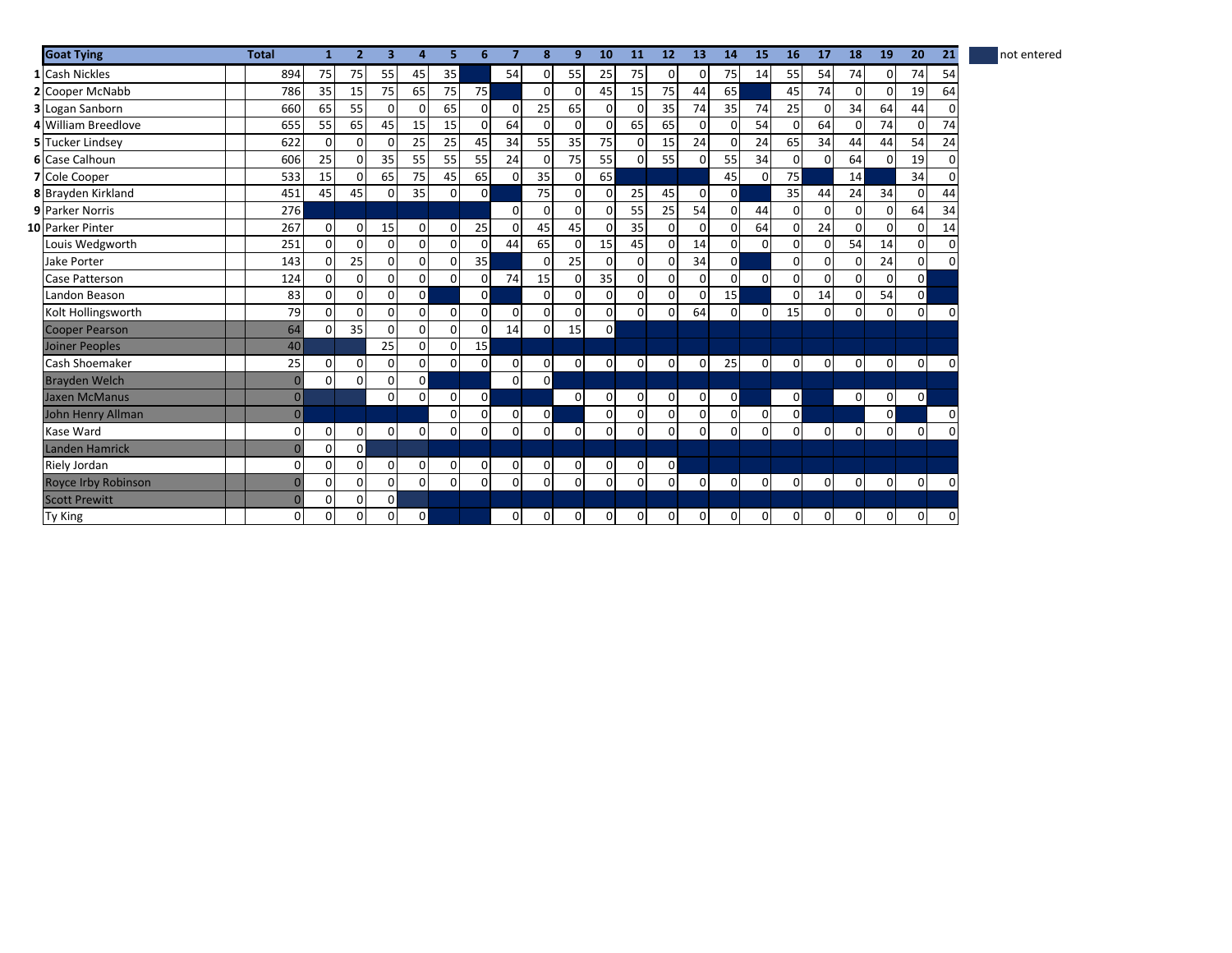| <b>Breakaway</b>           | <b>Total</b>   | 1              | $\mathbf{2}$ | 3              | 4              | 5           | 6              | 7              | 8              | 9        | 10             | 11             | 12             | 13             | 14       | 15             | 16             | 17          | 18             | 19           | 20             | 21          | not entered |
|----------------------------|----------------|----------------|--------------|----------------|----------------|-------------|----------------|----------------|----------------|----------|----------------|----------------|----------------|----------------|----------|----------------|----------------|-------------|----------------|--------------|----------------|-------------|-------------|
| 1 Joiner Peoples           | 787            | 55             | 45           | 55             | 75             | 34          | 64             | 74             | 65             | 25       | $\Omega$       | 65             | $\Omega$       | 55             | $\Omega$ | $\overline{0}$ | $\overline{0}$ | 65          | 0              | $\mathbf{0}$ | 45             | 65          |             |
| 2 Case Calhoun             | 766            | 0              |              | $\Omega$       | 35             | 44          | 54             | 64             | $\Omega$       | $\Omega$ | 65             | 55             | 55             | 35             | 65       | 74             | 55             | 45          | $\Omega$       | 55           | 65             | $\Omega$    |             |
| 3 Logan Sanborn            | 694            | 35             |              | $\Omega$       | 65             | $\Omega$    |                | $\Omega$       | 75             | 75       | $\Omega$       | $\Omega$       |                | $\Omega$       | 75       | 54             | 75             | 0           | 75             | 15           | 75             | 75          |             |
| 4 Parker Pinter            | 548            | 25             |              | $\Omega$       | 25             | $\Omega$    | 74             | 34             | 45             | 35       | 55             | $\Omega$       | 45             | $\Omega$       |          | $\Omega$       | $\Omega$       | 75          | 65             | $\Omega$     | 25             | 45          |             |
| <b>5 Landon Beason</b>     | 509            | $\Omega$       |              | 35             | 45             |             | 34             |                | $\Omega$       | 55       | $\Omega$       | 75             | 65             | 45             | 55       |                | $\Omega$       | 35          | $\Omega$       | 65           | $\mathbf{0}$   | 0           |             |
| 6 Cash Nickles             | 474            | 75             | 75           | 75             | $\mathbf 0$    | 74          |                | $\overline{0}$ | $\Omega$       | $\Omega$ | $\Omega$       | $\Omega$       | 75             | 65             | $\Omega$ | $\overline{0}$ | 35             | 0           | $\Omega$       | $\Omega$     | $\Omega$       | $\Omega$    |             |
| <b>7</b> Cooper McNabb     | 399            | O              |              | 45             | $\Omega$       | $\Omega$    | 44             |                | $\Omega$       | 65       | $\Omega$       | 0              |                | $\Omega$       | 35       |                | 25             | 55          | $\Omega$       | 75           | $\Omega$       | 55          |             |
| <b>8</b> William Breedlove | 312            | $\Omega$       |              | $\Omega$       | $\Omega$       | 54          | $\Omega$       | 24             | 55             | $\Omega$ | $\Omega$       | $\Omega$       | $\Omega$       | 75             | $\Omega$ | 64             | 15             | $\Omega$    | 25             | 0            | $\mathbf{0}$   | $\Omega$    |             |
| 9 Brayden Kirkland         | 304            | $\Omega$       | 55           | $\Omega$       | 55             | 14          | $\Omega$       |                | $\overline{0}$ | $\Omega$ | 75             | $\Omega$       | 15             | $\mathbf{0}$   | 45       |                | 45             | 0           | $\Omega$       | 0            | $\mathbf{0}$   | 0           |             |
| 10 Tucker Lindsey          | 304            | 0              | O            | 65             | $\Omega$       | 64          | $\Omega$       | 0              | $\mathbf{0}$   | $\Omega$ | 35             | $\Omega$       | 35             | $\overline{0}$ | $\Omega$ | $\overline{0}$ | $\overline{0}$ | 25          | 45             | 35           | $\mathbf{0}$   | $\Omega$    |             |
| Cooper Pearson             | 253            | 45             | 15           | 0              | 15             | $\Omega$    | 14             | 54             | $\Omega$       | $\Omega$ | 15             | $\Omega$       |                | 25             |          | $\overline{0}$ | $\Omega$       | $\Omega$    | 35             | $\mathbf{0}$ | 35             | $\Omega$    |             |
| Case Patterson             | 194            | 65             |              | $\Omega$       | $\Omega$       | $\Omega$    | $\Omega$       | 14             | $\Omega$       | 15       | 45             | 25             | $\Omega$       | $\Omega$       | $\Omega$ | $\Omega$       | $\Omega$       | $\Omega$    | 15             | $\mathbf 0$  | 15             |             |             |
| <b>Wayne Brunson</b>       | 190            | 15             | 25           | $\mathbf{0}$   | $\Omega$       | $\Omega$    | $\Omega$       |                | 35             | $\Omega$ | $\Omega$       | 35             | 25             | $\overline{0}$ | $\Omega$ |                | $\Omega$       | 0           | $\Omega$       | $\Omega$     | 55             | 0           |             |
| Brayden Welch              | 185            | $\Omega$       | 65           | $\Omega$       | $\mathsf{o}$   |             |                | 0              | $\mathbf 0$    | $\Omega$ | $\Omega$       | $\Omega$       | $\overline{0}$ | $\overline{0}$ | $\Omega$ |                | 65             | $\mathbf 0$ | 55             |              | $\Omega$       | $\Omega$    |             |
| Louis Wedgworth            | 172            | 0              |              | $\Omega$       | $\Omega$       | 24          |                | 44             | $\Omega$       | $\Omega$ | $\Omega$       | 45             |                | $\Omega$       | 15       | 44             | $\Omega$       | $\Omega$    | $\Omega$       | $\mathbf 0$  | $\mathbf{0}$   | $\Omega$    |             |
| Jake Porter                | 85             | $\Omega$       |              | 25             | $\Omega$       | 0           | $\Omega$       |                | $\Omega$       | 45       | $\Omega$       | 15             | $\Omega$       | $\Omega$       | ΩI       |                | $\Omega$       | $\Omega$    | $\Omega$       | 0            | $\Omega$       | $\Omega$    |             |
| Kolt Hollingsworth         | 84             | $\Omega$       |              | $\Omega$       | $\Omega$       | $\mathbf 0$ | $\Omega$       | $\Omega$       | 25             | $\Omega$ | 25             | $\Omega$       | $\Omega$       | $\overline{0}$ |          | 34             | $\overline{0}$ | 0           | $\Omega$       | 0            | $\Omega$       | $\mathbf 0$ |             |
| John Henry Allman          | 70             | $\Omega$       | 25           |                | $\overline{0}$ | $\mathbf 0$ | $\Omega$       | 0              | $\overline{0}$ |          | $\Omega$       | $\overline{0}$ | 0              | $\overline{0}$ |          | $\overline{0}$ | $\mathbf{0}$   |             |                | 45           |                | $\Omega$    |             |
| Ty King                    | 40             | $\Omega$       |              | $\overline{0}$ | $\mathsf{o}$   |             |                | $\Omega$       | 15             | $\Omega$ | $\Omega$       | $\Omega$       | U              | $\Omega$       | 25       | $\overline{0}$ | $\Omega$       | $\mathbf 0$ | $\overline{0}$ | $\mathbf 0$  | $\mathbf{0}$   | $\Omega$    |             |
| <b>Cole Cooper</b>         | 35             | 0              | 35           | $\Omega$       | $\overline{0}$ | $\mathbf 0$ | $\mathbf{0}$   |                |                |          |                |                |                |                |          |                |                |             |                |              |                |             |             |
| <b>Cash Shoemaker</b>      | 25             |                |              |                |                |             |                |                |                |          |                |                |                |                |          | $\overline{0}$ | $\mathbf 0$    | 0           | $\mathsf{o}$   | 25           | $\mathbf 0$    | 0           |             |
| Kase Ward                  | 24             | $\overline{0}$ | 0            | $\overline{0}$ | $\overline{0}$ | 0           | 24             | 0              | $\overline{0}$ | 0        | $\overline{0}$ | $\overline{0}$ | $\overline{0}$ | $\overline{0}$ | $\Omega$ | $\overline{0}$ | $\overline{0}$ | 0           | $\Omega$       | 0            | $\mathbf{0}$   | 0           |             |
| Royce Irby Robinson        | 24             |                |              | $\Omega$       | $\mathbf 0$    | 0           | $\Omega$       | $\mathbf 0$    | $\mathbf{0}$   | $\Omega$ | $\Omega$       | $\Omega$       | $\Omega$       | $\overline{0}$ |          | 24             | $\Omega$       | 0           | οI             | 0            | $\mathbf{0}$   | $\Omega$    |             |
| <b>Scott Prewitt</b>       | 15             | $\Omega$       | $\Omega$     | 15             |                |             |                |                |                |          |                |                |                |                |          |                |                |             |                |              |                |             |             |
| <b>Parker Norris</b>       | 15             |                |              |                |                |             |                | $\Omega$       | $\mathbf{0}$   | 0        | $\Omega$       | $\Omega$       | $\mathbf 0$    | $\overline{0}$ | $\Omega$ | $\overline{0}$ | $\overline{0}$ | 15          | $\Omega$       | $\mathbf{0}$ | $\overline{0}$ | 0           |             |
| <b>Tucker Harvey</b>       | $\overline{0}$ |                |              | $\mathbf 0$    | $\overline{0}$ | 0           | $\overline{0}$ | 0              | $\mathbf{0}$   | 0        | $\overline{0}$ | $\overline{0}$ | $\mathbf{0}$   | $\overline{0}$ | ٥I       |                |                |             |                |              |                |             |             |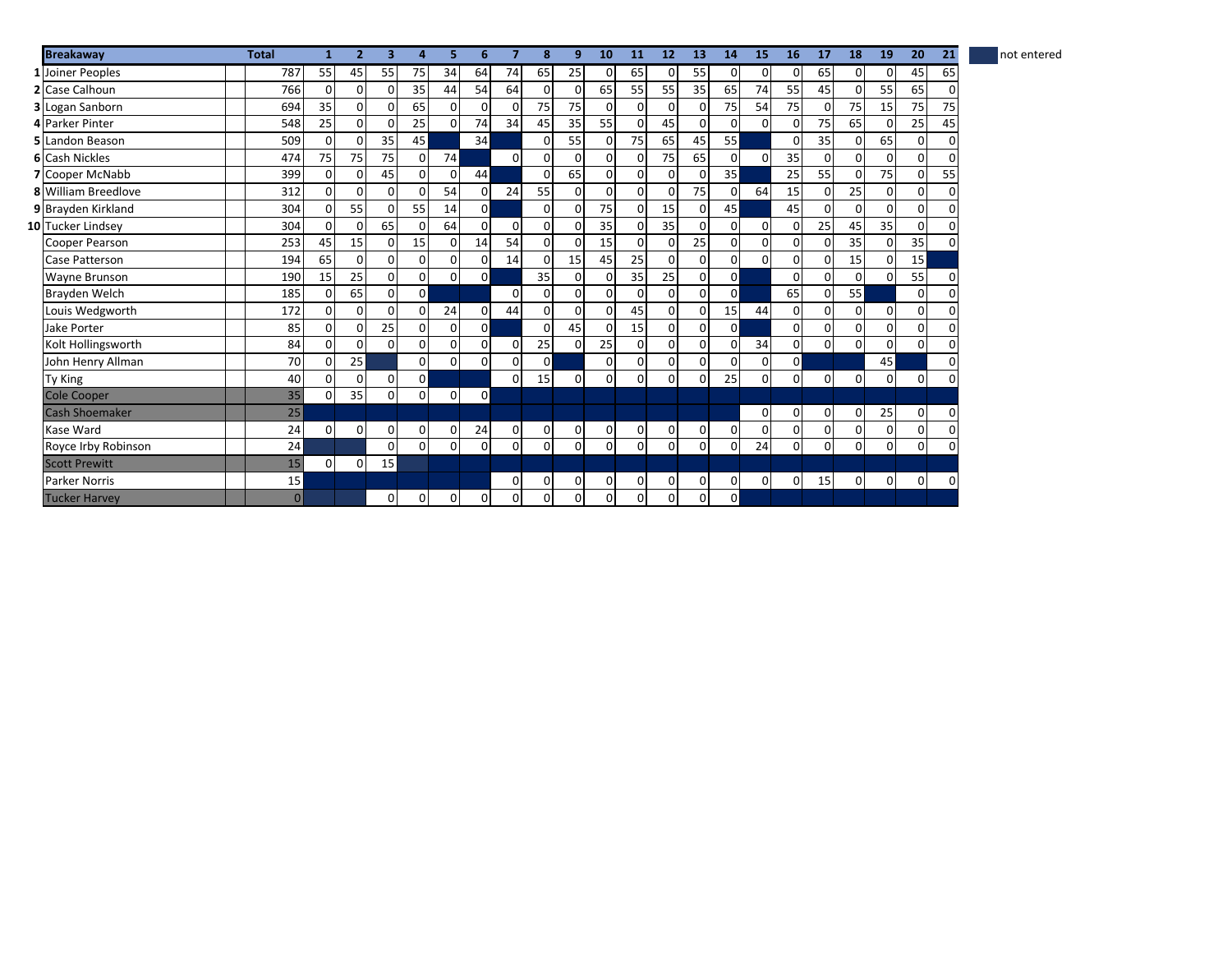| <b>Bar</b><br>steer. | <b>Total</b> |  |  |  |  | 10 | 11 | - -<br>12 | . .<br>-- | 14 | 15 | - -<br>16 | <b>CALL 1979</b><br> | 10<br>40 | 10<br>-- | $20^{\circ}$ | <b>Contract</b><br>. |
|----------------------|--------------|--|--|--|--|----|----|-----------|-----------|----|----|-----------|----------------------|----------|----------|--------------|----------------------|
|                      |              |  |  |  |  |    |    |           |           |    |    |           |                      |          |          |              |                      |

| <b>Bull Riding</b>    | īotal |  |        |        |       |                |  |                  | 10       | .              | . .<br>. . | <b>1999</b><br>--                | 14 | --- | ш         | .              | 18 | 10<br>---       | 20 | 21<br>.        |
|-----------------------|-------|--|--------|--------|-------|----------------|--|------------------|----------|----------------|------------|----------------------------------|----|-----|-----------|----------------|----|-----------------|----|----------------|
| 1 Jaxen McManus       | 878   |  |        |        | $-14$ | 74<br><b>T</b> |  | 71 <sub>1</sub>  | 66       | - -<br>$\perp$ | 61         | $\sim$<br>61                     | 71 |     | <b>OT</b> | $\overline{0}$ |    | 61              | 71 | 74<br><b>.</b> |
| <b>2</b> Lane McManus | 868   |  | $\sim$ | ⌒<br>υ | 61    |                |  | <b>CA</b><br>ЮT. | --<br>bb | bТ.            | $-1$<br>Τ. | $-1$<br>$\overline{\phantom{a}}$ | 61 |     | 74        | 71             | 71 | 71<br><u>д.</u> | 61 | 0              |